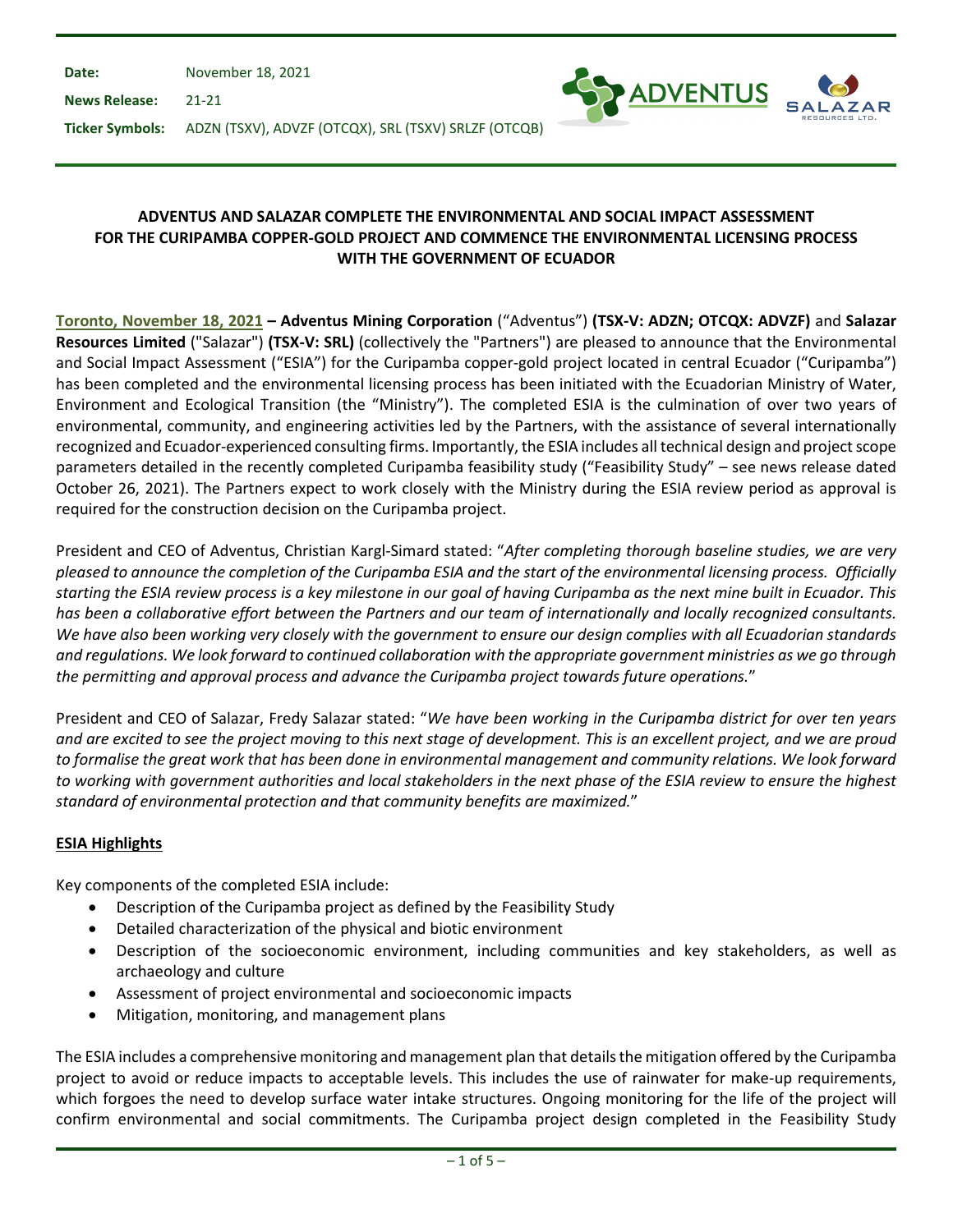| Date:                | November 18, 2021                                    |                     |
|----------------------|------------------------------------------------------|---------------------|
| <b>News Release:</b> | - 21-21                                              | <b>SEX ADVENTUS</b> |
| Ticker Symbols:      | ADZN (TSXV), ADVZF (OTCQX), SRL (TSXV) SRLZF (OTCQB) |                     |

incorporates maximum water reuse and recycle, and treatment of any required discharge. Likewise, geochemically active waste rock was identified through independent testing and provided management prescriptions to ensure acid drainage is avoided. The Curipamba project is in an area that has been largely disturbed previously by farming and human occupation. Where remnant forest patches occur that may offer habitat to important biodiversity, the ESIA includes programs to rescue and propagate flora and fauna species where effects of the project are predicted.

Other highlights include:

- The Curipamba project will not require surface water intake as only rainwater will be used in the process plant
- All contact water will be treated to meet Ecuadorian regulatory standards prior to discharge
- The tailings and waste rock storage facilities have been designed by engineering firm Klohn Crippen Berger, to the highest international standards as detailed in the Feasibility Study
- Cardno Entrix was responsible for ESIA preparation in compliance with Ecuadorian regulations the same group that recently led the ESIA licensing processes for two major mines in Ecuador (Fruta del Norte and Mirador)
- Engineering firm Knight Piésold provided technical oversight and support in preparation of the baseline studies and the ESIA report – building on engineering and technical design contributions in the Feasibility Study
- Key benefits for Ecuador and the local communities are expected to include:
	- o Up to 800 temporary employment opportunities during construction and 400 permanent jobs during operations
	- o Training and education programs to be developed in collaboration with local universities and other institutions
	- o Priority hiring for communities within the direct area of influence
	- $\circ$  Partnership and capacity building opportunities to maximize participation of local businesses
	- $\circ$  Economic diversification of the local economy as a result of indirect employment and business opportunities
	- o Life-of-mine royalties to the government estimated to be \$59M, value added taxes ("VAT") estimated to be \$65M, while additional state taxes of \$105M and income taxes of \$147M – for an estimated total of \$376 million in taxes and royalties to the government of Ecuador over the 10-year mine life. Note that estimates are based on the long-term consensus metal price forecasts referenced in the Feasibility Study, and the 10-year mine life does not include the potential for additional underground mining operations.

# **Curipamba Copper-Gold Project & ESIA Background**

The Curipamba copper-gold project is located in central Ecuador and contains the near surface El Domo volcanogenic massive sulphide deposit. The recently completed Curipamba Feasibility Study details the engineering design and future construction of an open-pit mine and facilities at El Domo to produce concentrates of copper, zinc, and lead with significant gold and silver credits over a 10-year mine life. In addition, a preliminary economic assessment was completed on an underground mine development option which is envisioned to extend the mine-life for an additional five years. Detailed engineering for Curipamba project development is expected to begin in the first quarter of 2022.

Environmental baseline studies have been ongoing since 2019, including the following key components: terrestrial and aquatic biotic studies, installation of two local climate stations, monthly surface water quality monitoring, installation of hydrometric data stations, installation of groundwater monitoring wells, evaluation of baseline air quality, noise and vibration levels, archaeology study, soil study, and a socioeconomic study including cultural heritage. The ESIA was prepared by Cardno Entrix Ecuador, an international consultancy with offices in Ecuador. Technical support was further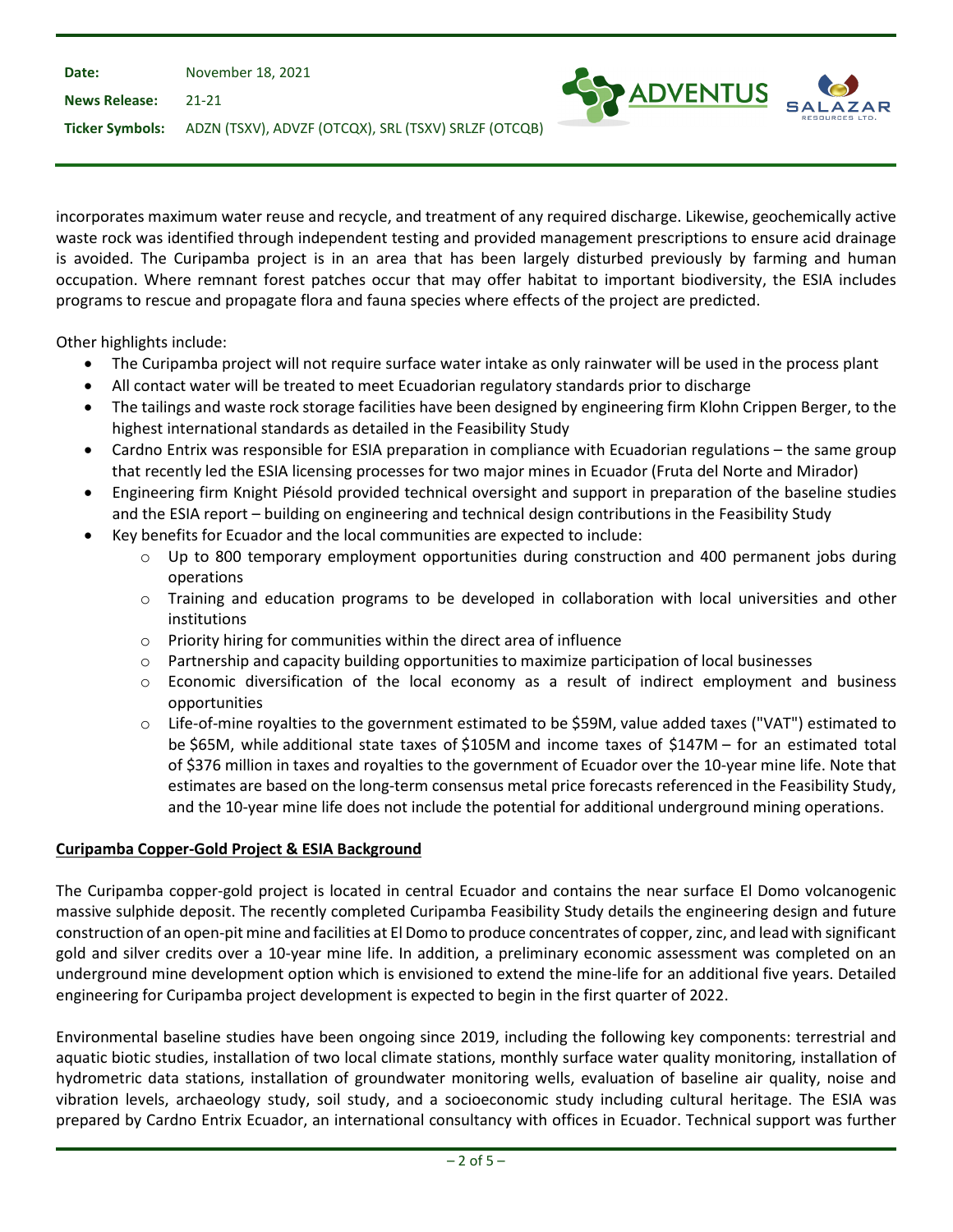| Date:                | November 18, 2021                                                    |  |
|----------------------|----------------------------------------------------------------------|--|
| <b>News Release:</b> | $21-21$                                                              |  |
|                      | Ticker Symbols: ADZN (TSXV), ADVZF (OTCQX), SRL (TSXV) SRLZF (OTCQB) |  |

provided to the Partners by Knight Piésold. ESIA community meetings were initiated by the Partners in March 2021 to introduce the specifics of the Curipamba project to local stakeholders and will continue through 2022. This new set of community meetings builds on over ten years of community engagement focused on exploration and site activities.

ADVENTUS

## **Regulatory Process**

The environmental licensing process commences with a formal review of the ESIA by the Ministry of Water, Environment and Ecological Transition ("MAATE" or "Ministry"). The first step is a technical review by the Ministry of the information presented, and the issuance of observations for comment and clarification by the Partners. Once the Ministry has technically accepted the ESIA, the public consultation process will begin. According to Ecuadorian legislation, this consultation process will be led by the Ministry and supported by the proponent (Partners). Following public consultation, feedback will be incorporated into the ESIA for final approval by the Ministry and the issuance of the Environmental License which allows forsubmission and approval of relevant sectoral permits prior to the start of construction. In parallel, the Partners will continue with community meetings and stakeholder engagement throughout 2022.

### **Other Key Permits & Approvals**

In parallel with the ESIA process, the Partners are continuing discussions with relevant government authorities to progress other key permits and approvals for the Curipamba project, including:

- Ministry of Energy and Non-Renewal Resources (MERNNR) for review and approval of the tailings storage facility design
- Ministry of Transportation and Public Works (MTOP) for upgrades to existing access roads and construction of a new main access road
- National Corporation of Electricity (CNEL) for the design and construction of a 69kv power line that will be constructed prior to the start of operations
- Ministry of Foreign Trade, Investment and Fisheries (COMEX) for signing of an investment protection agreement and an exploitation agreement

#### **About Adventus**

Adventus Mining Corporation is an Ecuador focused copper-gold exploration and development company. Its strategic shareholders include Altius Minerals Corporation, Greenstone Resources LP, Wheaton Precious Metals Corp., and the Nobis Group of Ecuador. Adventus is advancing the Curipamba copper-gold project through a feasibility study, while continuing to explore the broader 215 square kilometre district. In addition, Adventus is engaged in a country-wide exploration alliance with its partners in Ecuador, which has incorporated the Pijili and Santiago copper-gold porphyry projects to date. Adventus also controls an exploration project portfolio in Ireland with South32 Limited as funding partner. Adventus is based in Toronto, Canada, and is listed on the TSX Venture Exchange under the symbol ADZN and trades on the OTCQX under the symbol ADVZF.

#### **About Salazar**

Salazar Resources Limited is focused on creating value and positive change through discovery, exploration, and development in Ecuador. The team has an unrivalled understanding of the geology in-country and has played an integral role in the discovery of many of the major projects in Ecuador, including the two newest operating gold and copper mines.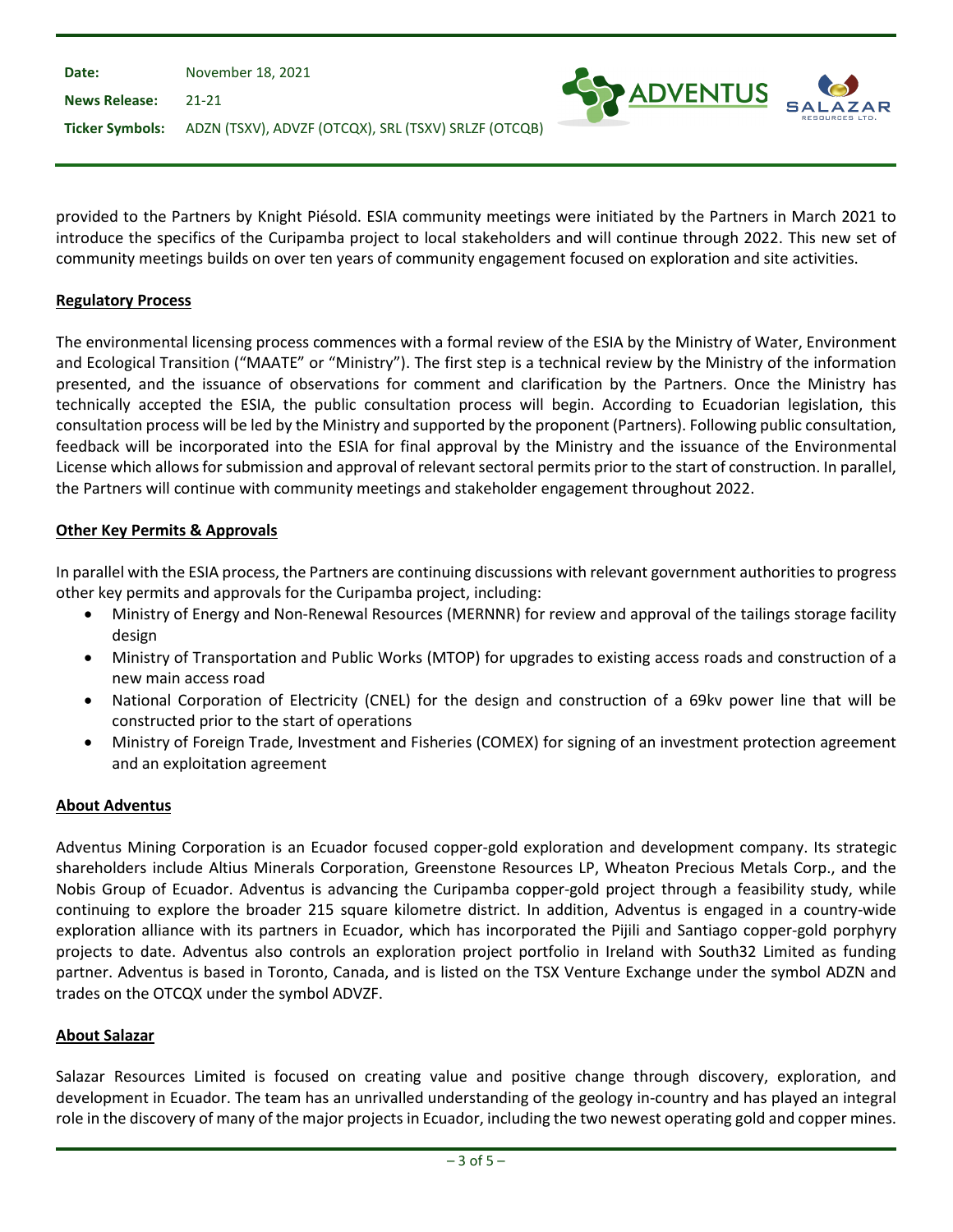| Date:                | November 18, 2021                                                    |                     |
|----------------------|----------------------------------------------------------------------|---------------------|
| <b>News Release:</b> | - 21-21                                                              | <b>SEX ADVENTUS</b> |
|                      | Ticker Symbols: ADZN (TSXV), ADVZF (OTCQX), SRL (TSXV) SRLZF (OTCQB) |                     |

Salazar Resources has a wholly owned pipeline of copper-gold exploration projects across Ecuador with a strategy to make another commercial discovery and farm-out non-core assets. The Company actively engages with Ecuadorian communities and together with the Salazar family it co-founded The Salazar Foundation, an independent non-profit organization dedicated to sustainable progress through economic development. The Company already has carried interests in three projects. At its maiden discovery, Curipamba, Salazar Resources has a 25% stake fully carried through to production. At two copper-gold porphyry projects, Pijili and Santiago, the Company has a 20% stake fully carried through to a construction decision.

# **About Klohn Crippen Berger**

Klohn Crippen Berger (KCB) is involved in some of the largest, most complex engineering and geoscience projects around the world. We are proud that our client relationships have spanned decades and last as long as our structures. Our client relationships begin with thorough exploratory work, solid design, and an unwavering commitment to implementing the right solution for every project. As a leading engineering, geoscience, and environmental consulting firm, we have confidence in our work because our professionals balance their technical acumen with practical solutions, and an eye towards innovation – and our clients in the hydropower, mining, transportation, infrastructure, and energy sectors continue to see the benefits. [\(https://www.klohn.com/\)](https://www.klohn.com/)

### **About Knight Piésold**

Knight Piésold focuses on what we do best to create value for our clients through all stages of mine development. Our mining expertise has been applied to hundreds of surface and underground mining projects worldwide, from early exploration, through environmental and engineering studies, and on to construction, operations, and closure. Through quality and environmentally sound engineering and science, our clients trust us to successfully move their projects forward. Celebrating 100 years, Knight Piésold has a 900-strong team operating from 27 offices across 15 countries, supporting the mining, power, water resources, and infrastructure industries. [\(www.knightpiesold.com\)](http://www.knightpiesold.com/)

#### **About Cardno**

The Cardno Latin America Group provides social, environmental, and engineering services for the improvement and delivery of sustainable infrastructure in local and international communities. Our team and their respective departments work together to provide interdisciplinary assessments and analyses based on a solid understanding of the geographic, socioeconomic, physical, and legal contexts. Cardno is one of the world's leading environmental consultants. Our work and expertise in natural systems assessment and management, environmental impact assessment and monitoring, agricultural development, climate change management, conservation and rehabilitation is unrivaled. [\(https://www.cardno.com/\)](https://www.cardno.com/)

Neither the TSX Venture Exchange nor its Regulation Services Provider (as that term is defined in the policies of the TSX Venture Exchange) accepts responsibility for the adequacy or accuracy of this news release.

This press release contains "forward -looking information" within the meaning of applicable Canadian securities laws. Forward-looking statements are based on the beliefs, expectations, and opinions of the management of the Partners as of the date the statement is published, and the Partners assumes no obligation to update any forward-looking statement, except as required by law. In certain cases, forward–looking statements can be identified by the use of words such as "plans", "expects", "outlook", "guidance", "budget", "scheduled", "estimates", "forecasts", "intends", "anticipates" or "believes", or variations of such words and phrases or statements that certain actions, events or results "may", "could", "would", "might", "will be taken", "occur" or "be achieved" or the negative of these terms or comparable terminology.